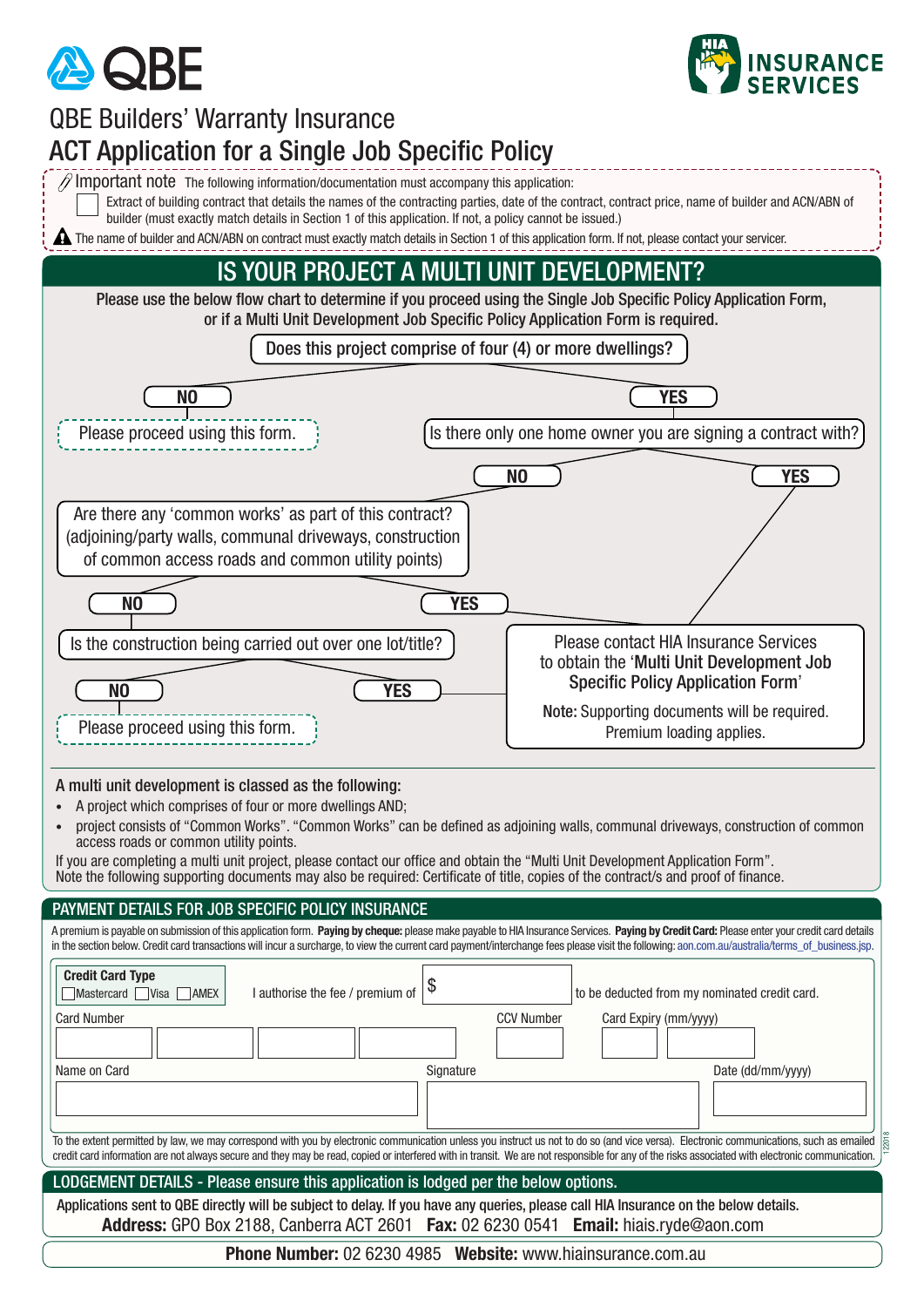



## QBE Builders' Warranty Insurance

## ACT Application for a Single Job Specific Policy

Has Architect/designer tendered project?  $\vert$  No  $\vert$  Yes

If yes, please supply details

Current Address Signed Contract Date **Estimated Start Date** Estimated Start Date **Estimated Completion Date**<br>
(dd/mm/yyyy) (dd/mm/yyyyy) (dd/mm/yyyyy) (dd/mm/yyyyy) (dd/mm/yyyyy (dd/mm/yyyy) (dd/mm/yyyy) (dd/mm/yyyy) SECTION 3: Site Location Details Lot number Unit number/s Street number Street name ACN ABN ABN ABN Building Licence/Registration Number Building Entity Email Suburb/Town Postcode Postcode Postcode Postcode Postcode Postcode Postcode Postcode Postcode Postcode Postcode SECTION 1: Builders Details Business Address SECTION 2: Home Owner Details (as per contract) Name Suburb/Town Postcode Postcode Postcode Postcode Postcode Postcode Postcode Postcode Postcode Postcode Postcode Email Is there any type of existing relationship between the builder and the home owner?  $\vert$  No  $\vert$  Yes If yes, please provide full details of any related party interests eg. family members, joint venture/land ownership, common directors/shareholders etc. SECTION 4: Contract Details (Note: Contract price must include GST and builders margin) Standard Fixed Price Contract Cost Plus Contract: Budget Margin \$ *or* \$ % *or* Project Management: Budget Management Fee Speculative Development: Budget Margin  $\$\texttt{s}\qquad \qquad \lvert \$\texttt{s}\qquad \qquad \qquad \texttt{or}\ \; \lvert \$\texttt{s}\qquad \qquad \qquad \texttt{or}\ \; \lvert \quad \qquad \texttt{\%}$ This application form is to be used where a policy is required for a single dwelling contract, or up to a maximum of three (3) dwellings on the one site in Western Australia (one application per dwelling is required). Mobile/Phone Number | Nobile/Phone Number | Nobile/Phone Number | Nobile/Phone Number | Nobile | ABN (if applicable) Is the home owner entitled to claim an Input Tax Credit on the Premium?  $\vert$  No  $\vert$  Yes - If so, how much – 100% or other? Contact Name Number 2012 12:00 12:00 12:00 12:00 12:00 12:00 12:00 12:00 12:00 12:00 12:00 12:00 12:00 12:00 12:00 12:00 12:00 12:00 12:00 12:00 12:00 12:00 12:00 12:00 12:00 12:00 12:00 12:00 12:00 12:00 12:00 12:00 12:00  $\mathcal N$  Important note The following information/documentation must accompany this application: Extract of building contract that details the names of the contracting parties, date of the contract, contract price, name of builder and ACN/ABN of builder (must exactly match details in Section 1 of this application. If not, a policy cannot be issued.) The name of builder and ACN/ABN on contract must exactly match details in Section 1 of this application form. If not, please contact your servicer.